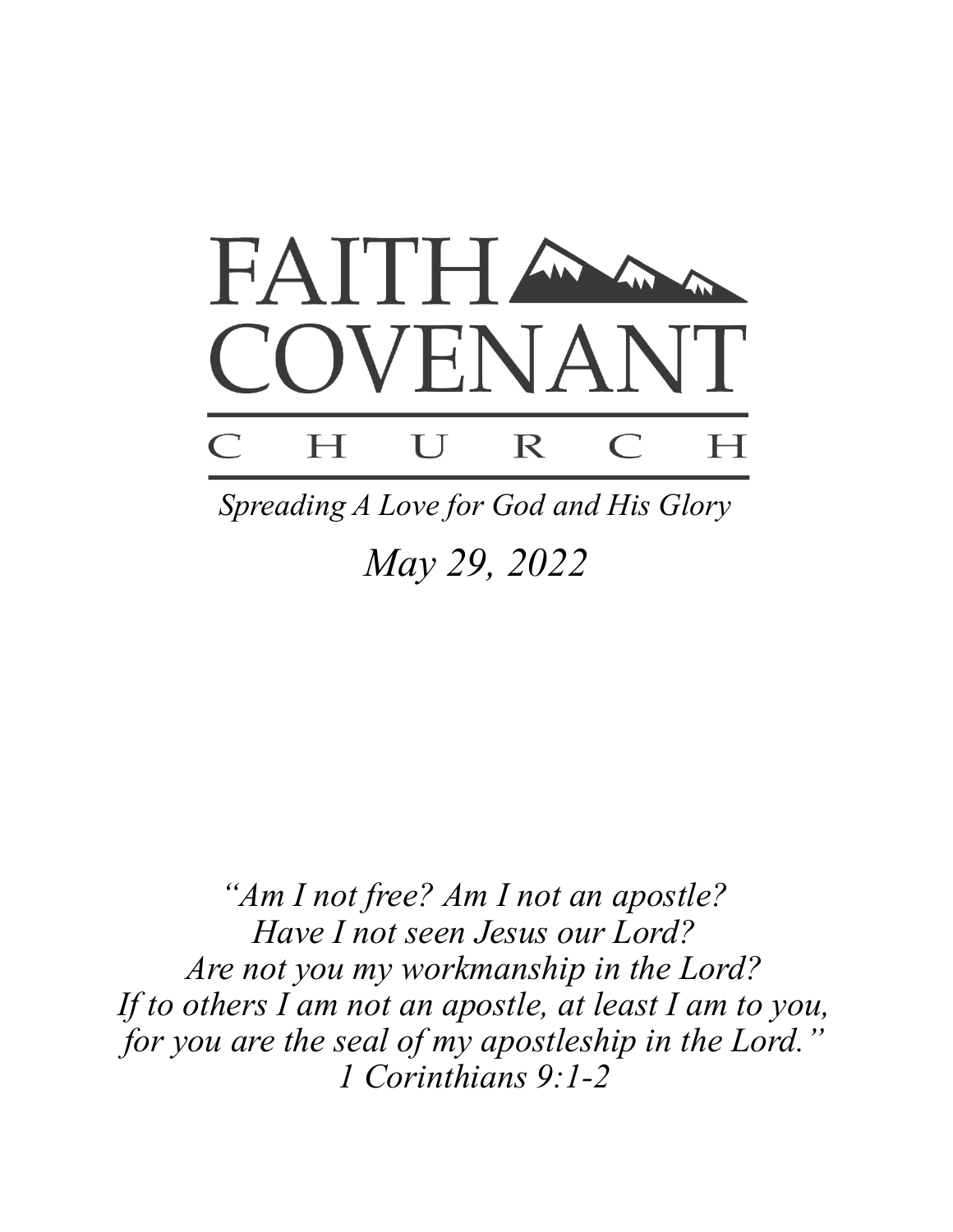## **WELCOME & ANNOUNCEMENTS**

*Our worship is a response to God's initiative. The pattern of our worship reflects the go*s*pel.*

# **\*CALL TO WORSHIP:** *Psalm 67*

- Leader:May God be gracious to us and bless us and make his face shine upon us. May the peoples praise you, O God; may all the peoples praise you.
- **All: May the nations be glad and sing for joy,**
- Leader:for you rule the peoples justly and guide the nations of the earth.
- **All: May the peoples praise you, O God; may all the peoples praise you.**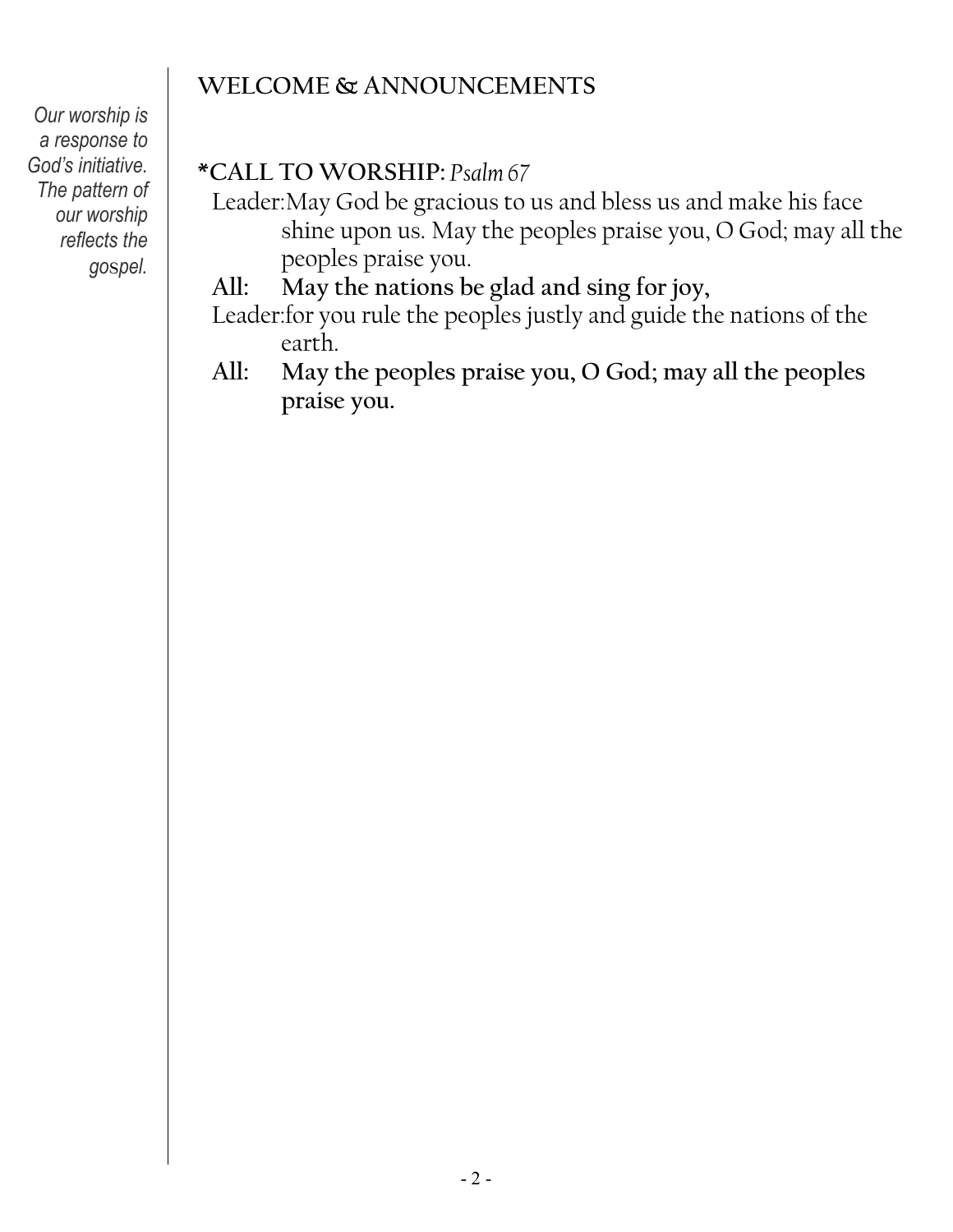**\*HOLY, HOLY, HOLY!** *-Hymn #100* Holy, Holy, Holy, Lord God Almighty! Early in the morning our song shall rise to thee; Holy, Holy, Holy, merciful and mighty! God in three Persons, blessed Trinity!

Holy, Holy, Holy, all the saints adore thee, Casting down their golden crowns around the glassy sea; Cherubim and seraphim falling down before thee, Who wert, and art, and evermore shalt be.

Holy, Holy, Holy, though the darkness hide thee, Though the eye of sinful man thy glory may not see, Only thou art holy; there is none beside thee Perfect in power, in love, and purity.

Holy, Holy, Holy, Lord God Almighty! All thy works shall praise thy name in earth and sky and sea. Holy, Holy, Holy, merciful and mighty! God in three Persons, blessed Trinity!

**\*PRAYER OF PRAISE** 

#### **God Calls Us**

The Lord summons his people to worship and we respond in obedience. The Lord's call is a call to action. We gather, praise, adore, give thanks, etc. The Call to Worship is a joyful summons and a clear reminder that worship is our coming into God's presence by his command, and not our command that He come into our presence.

*\*Indicates when to stand. All Music Copied Under CCLI License #34680*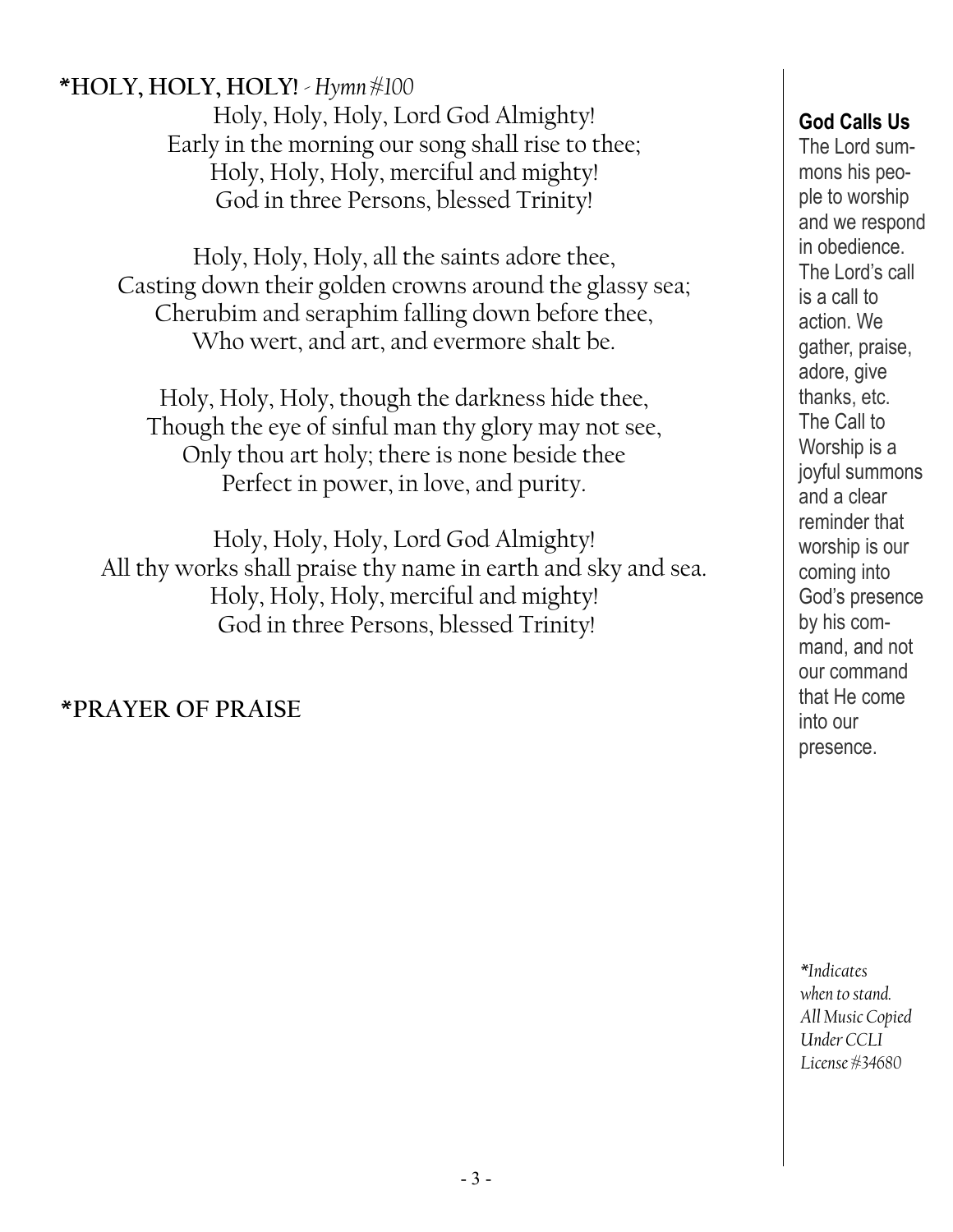## **\*SING TO JESUS**

Come and see, look on this mystery The Lord of the universe, nailed to a tree Christ our God, spilling His holy blood Bowing in anguish, His sacred head

Sing to Jesus, Lord of our shame Lord of our sinful hearts, He is our great redeemer Sing to Jesus, honor His name Sing of His faithfulness, pouring his life out unto death

> Come, you weary, and He will give you rest Come you who mourn, lay on his breast Christ who died, risen in paradise Giver of mercy, giver of life

Sing to Jesus, His is the throne Now and forever, He is the King of Heaven Sing to Jesus, we are His own Now and forever, sing for the love, our God has shown

> Sing to Jesus, Lord of our shame Lord of our sinful hearts He is our great redeemer Sing to Jesus, honor His name

Sing to Jesus, His is the throne Now and forever, He is the King of Heaven Sing to Jesus, we are His own Now and forever, sing for the love our God has shown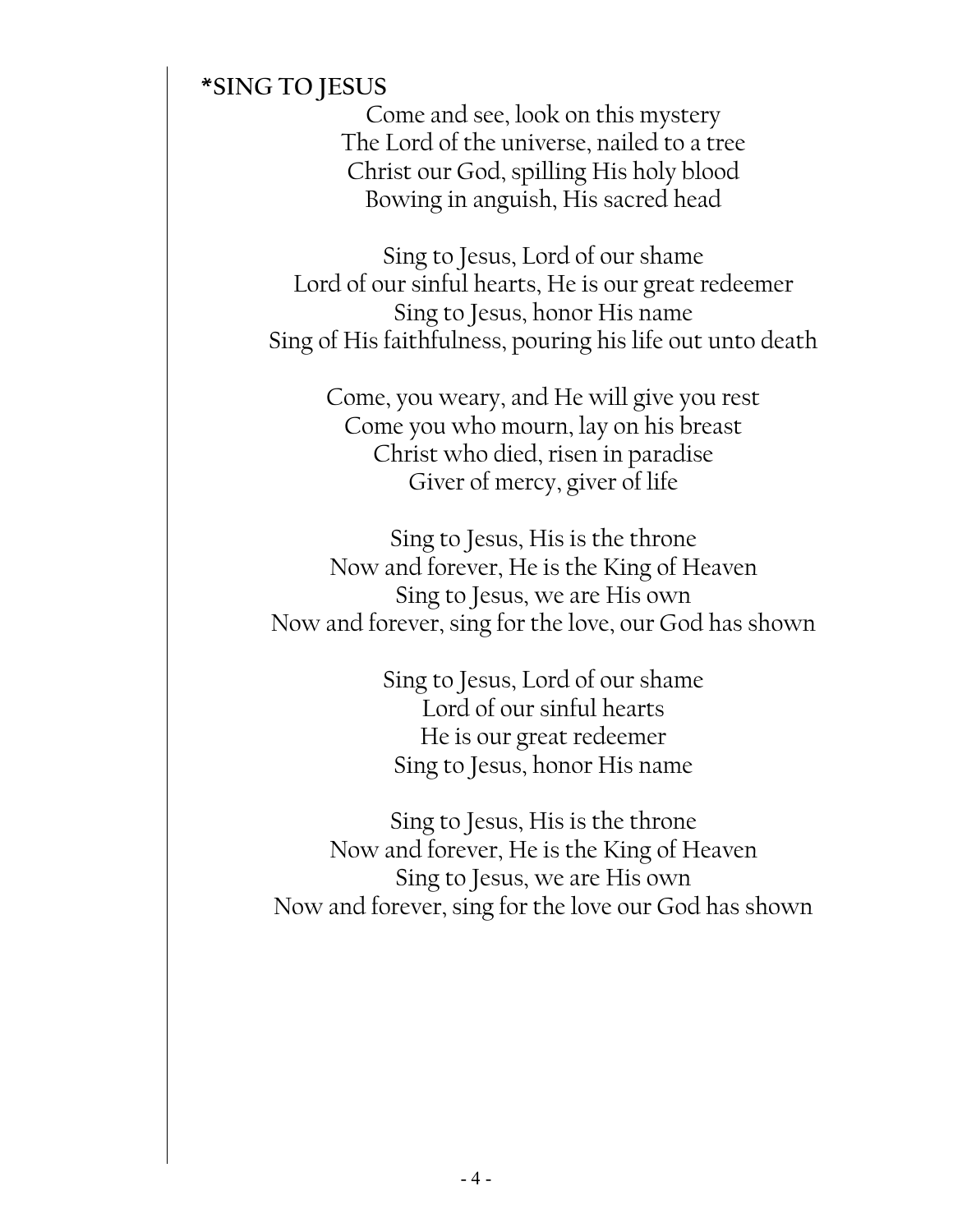# **COMMON CONFESSION OF SIN SCRIPTURE OF EXHORTATION:** *1 John 3:16-18*

If anyone has the world's goods and sees his brother in need, yet closes his heart against him, how does God's love abide in him? Little children, let us not love in word or talk but in deed and in truth.

**All: Almighty Father, God of gods and Lord of lords, Father to the fatherless, Husband to the widow, Defender of the helpless, Judge of all the earth, have mercy on us. We have not sought freedom for the oppressed, even though you freed us. We have not bound up the broken even though you healed us. We have not forgiven others even though you freely forgave us. We withhold kindness from the needy even though you freely gave us your own son. We are without excuse, but not without hope. By your power and grace, account our sins to Jesus' bloody death and amend our ways by the power of his glorious resurrection.**

## **SILENT CONFESSION OF SIN**

#### **DECLARATION OF GRACE:** *1 John 3:19-20*

By this we shall know that we are of the truth and reassure our heart before him; for whenever our heart condemns us, God is greater than our heart and he knows everything.

#### **God Cleanses Us**

The biblical response to God's call to be in his presence is confessing our sins. We humble ourselves when we approach our God. This is a corporate prayer of all God's people. It is a great privilege of the gospel that we can stand forgiven before the Lord of glory.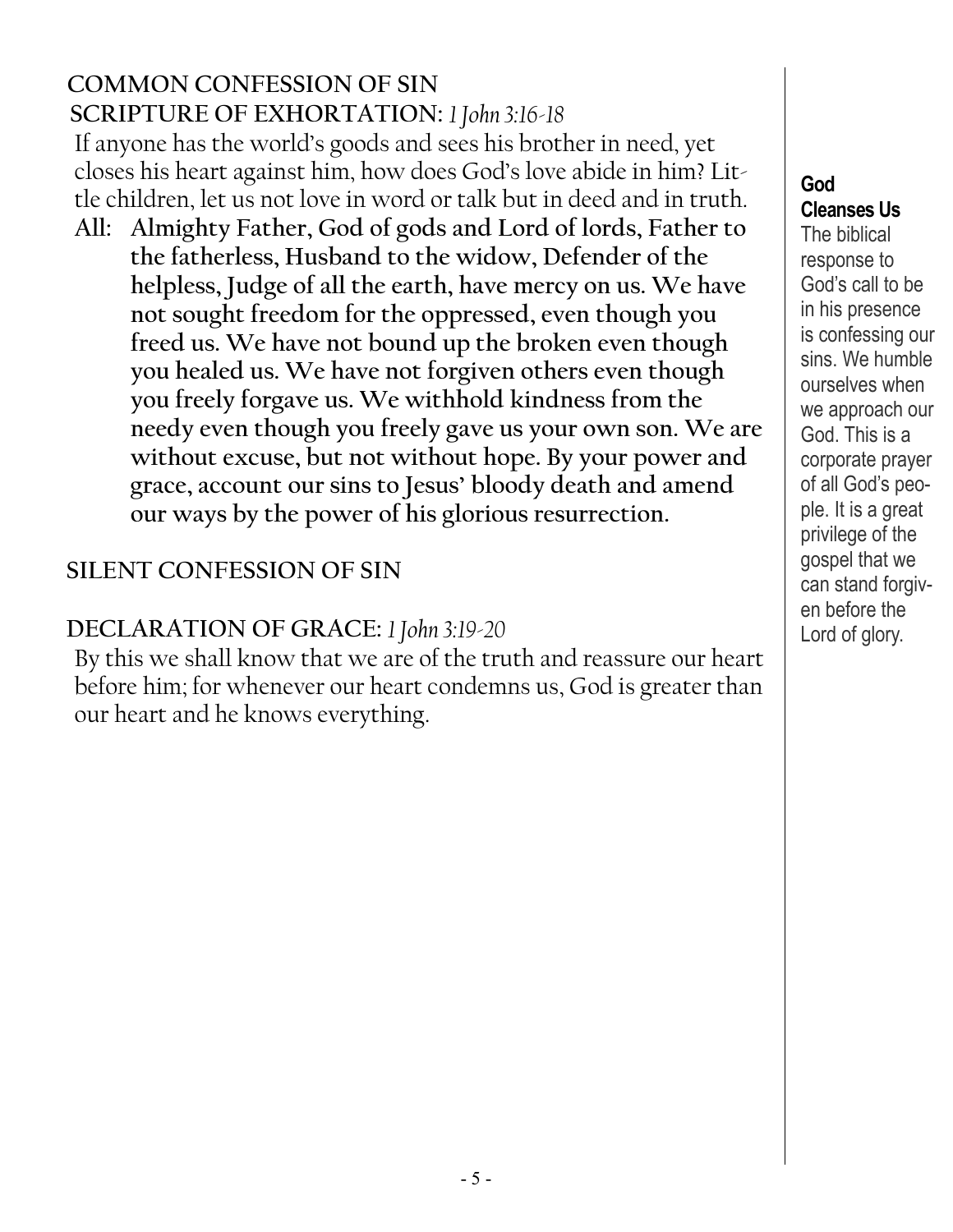## \***HE WILL HOLD ME FAST**

When I fear my faith will fail, Christ will hold me fast; When the tempter would prevail, He will hold me fast. I could never keep my hold through life's fearful path; For my love is often cold; He must hold me fast.

> *(Chorus) He will hold me fast, He will hold me fast; For my Savior loves me so, He will hold me fast.*

Those He saves are His delight, Christ will hold me fast; Precious in his holy sight, He will hold me fast. He'll not let my soul be lost; His promises shall last; Bought by Him at such a cost, He will hold me fast. *(Chorus)*

For my life He bled and died, Christ will hold me fast; Justice has been satisfied; He will hold me fast. Raised with Him to endless life, He will hold me fast ʻTill our faith is turned to sight, When He comes at last! *(Chorus 3x)*

## **OFFERTORY & RESPONSE**

*Reminder: please sign and pass the Attendance Register down the pew. Children ages 4-6 excused for Children's Church (downstairs Corner Classroom)*

#### **Offering**

We give back to God a portion of what he has given us to use to declare that he is Lord of all. (This is part of our service as a church family, and visitors should not feel obligated to participate.)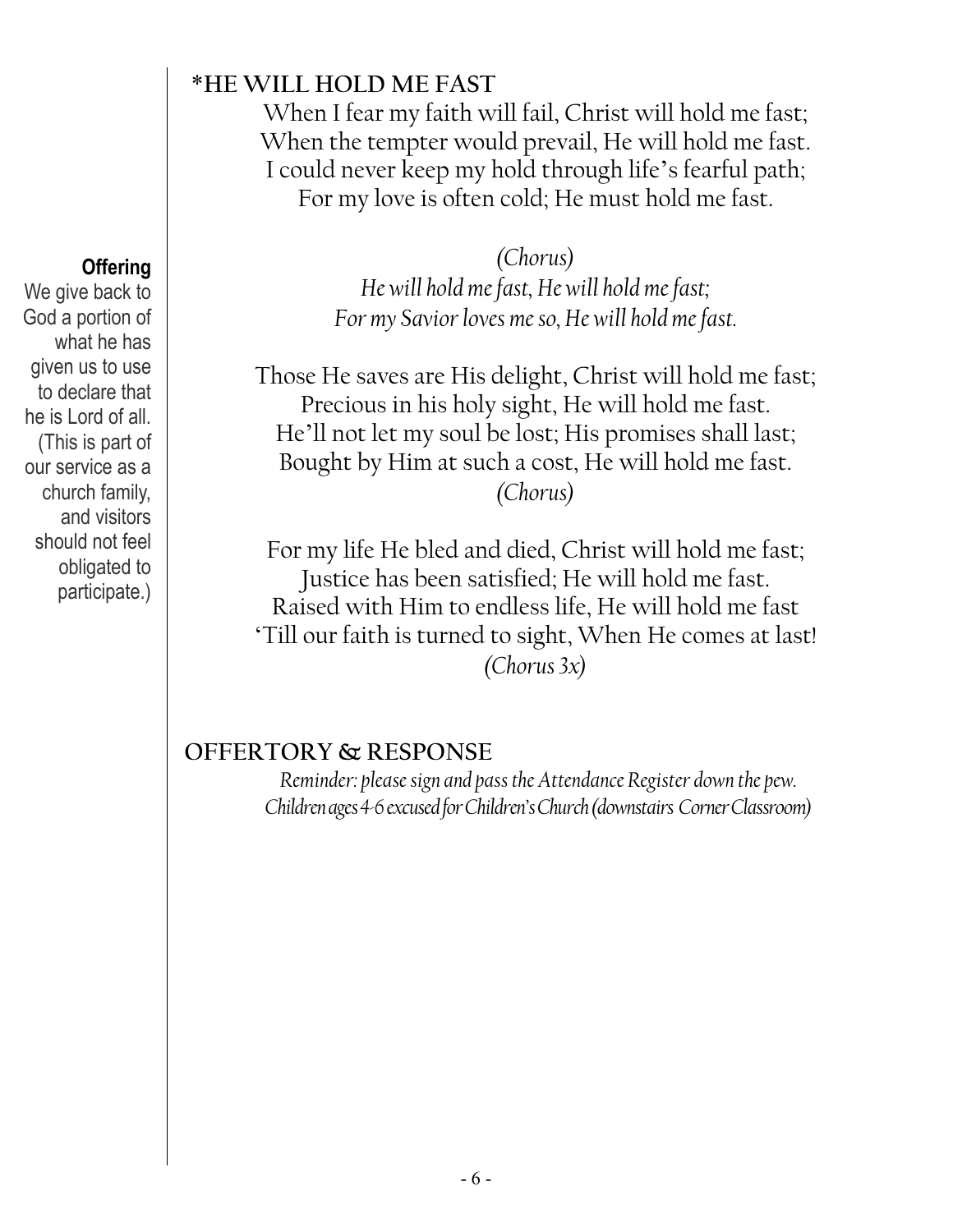#### **SPEAK, O LORD**

Speak O Lord as we come to You To receive the food of Your holy word Take Your truth plant it deep in us Shape and fashion us in Your likeness That the light of Christ might be seen today In our acts of love and our deeds of faith Speak O Lord and fulfill in us All Your purposes for Your glory

Teach us Lord full obedience Holy reverence true humility Test our thoughts and our attitudes In the radiance of Your purity Cause our faith to rise, cause our eyes to see Your majestic love and authority Words of power that can never fail Let their truth prevail over unbelief

Speak O Lord and renew our minds Help us grasp the heights of Your plans for us Truths unchanged from the dawn of time That will echo down through eternity And by grace we'll stand on Your promises And by faith we'll walk as You walk with us Speak O Lord till Your church is built And the earth is filled with Your glory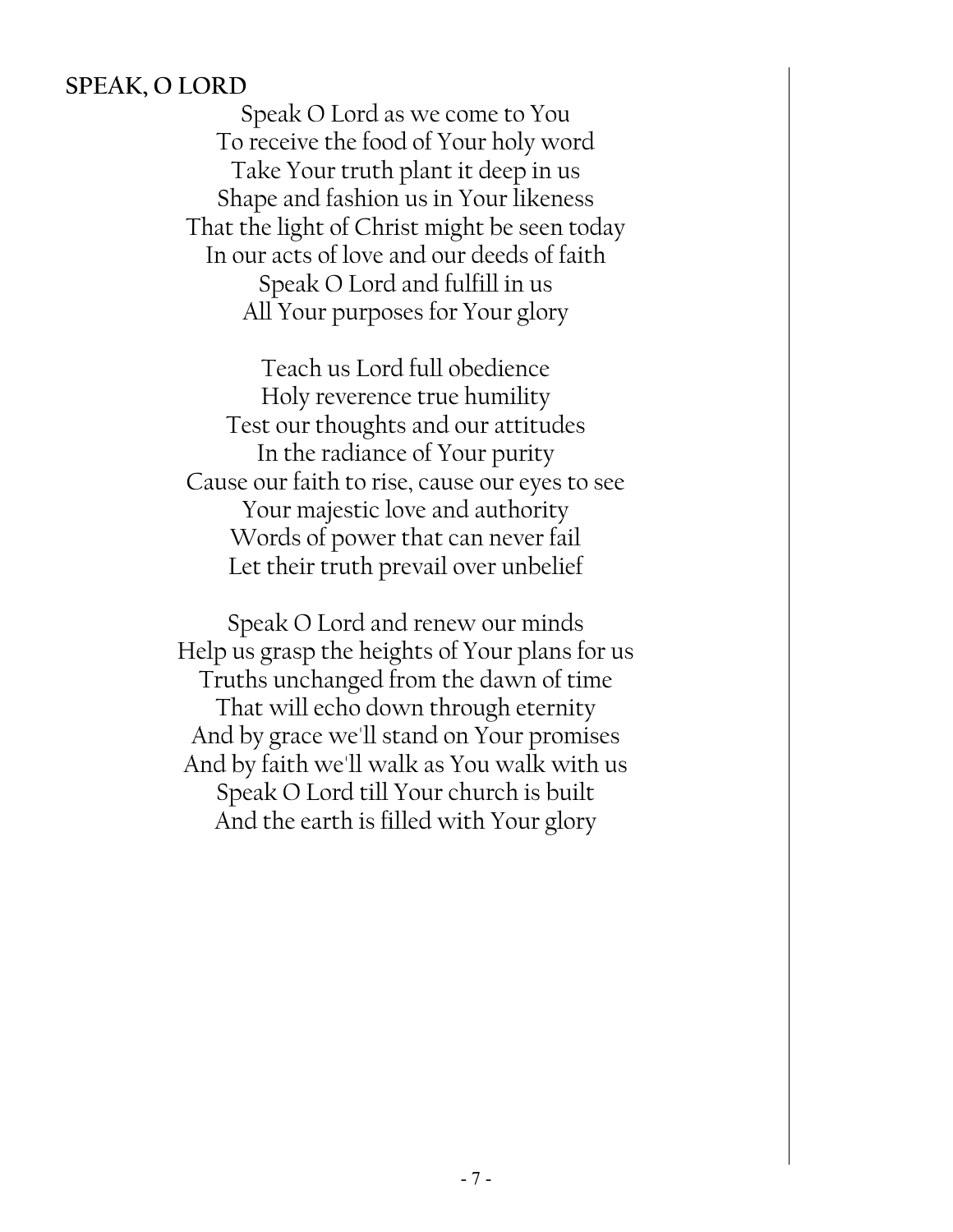## **Sermon Series: 1 Corinthians — Living in the Mess Pastor Ben Melli The Mission is the Vision — 1 Corinthians 9:19-23 (ESV)**

<sup>19</sup> For though I am free from all, I have made myself a servant to all, that I might win more of them.<sup>20</sup> To the Jews I became as a Jew, in order to win Jews. To those under the law I became as one under the law (though not being myself under the law) that I might win those under the law. <sup>21</sup> To those outside the law I became as one outside the law (not being outside the law of God but under the law of Christ) that I might win those outside the law. <sup>22</sup> To the weak I became weak, that I might win the weak. I have become all things to all people, that by all means I might save some.<sup>23</sup> I do it all for the sake of the gospel, that I may share with them in its blessings.

#### **Sermon Outline**

I. Individual rights

II. Laying down rights

III. A long obedience in the same direction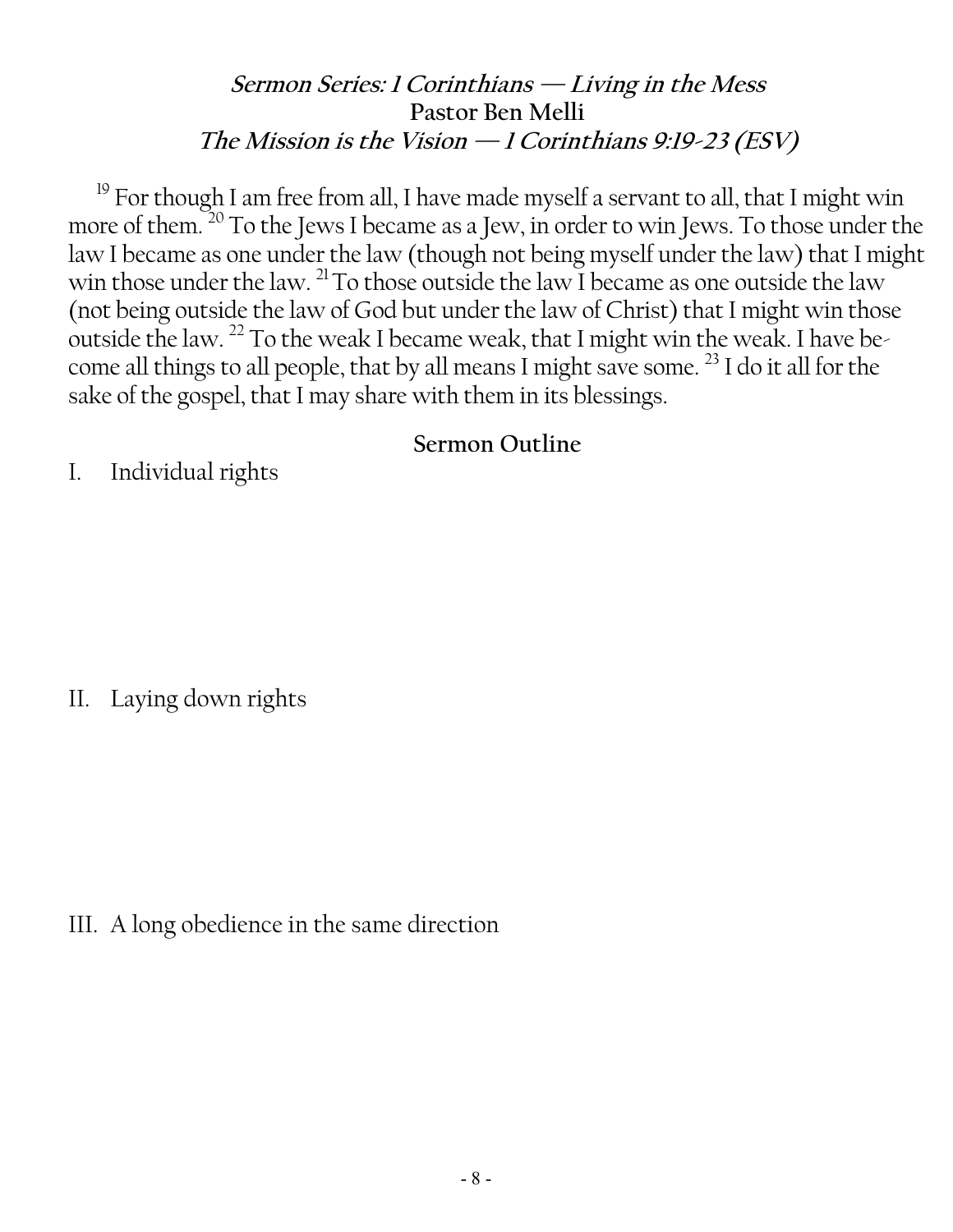#### **Sermon Questions**

- 1. See kids' questions.
- 2. What rights do we love as Americans? How can those rights be used for both good and bad?
- 3. How do we as Christians separate ourselves from what we have the right to do, and what we are called to do?
- 4. What does that look like in your life right now?

# **Children's Question**

*Have you ever experienced something that wasn't fair? Perhaps with a brother or sister? Jesus had family and friends that were not fair to him; he even experienced the ultimate unfair punishment on the cross. If Jesus gave up his rights to be treated unfairly as an act of love for us; how can you do that with your family, friends, or school mates?*

# **God**

**Consecrates Us Consecrate** means to make holy, to set apart. The Word of God does that for the lives of believers. Through the sermon, confessions of faith, and the offering we are sanctified for service to our Lord to joyfully offer up our lives to him.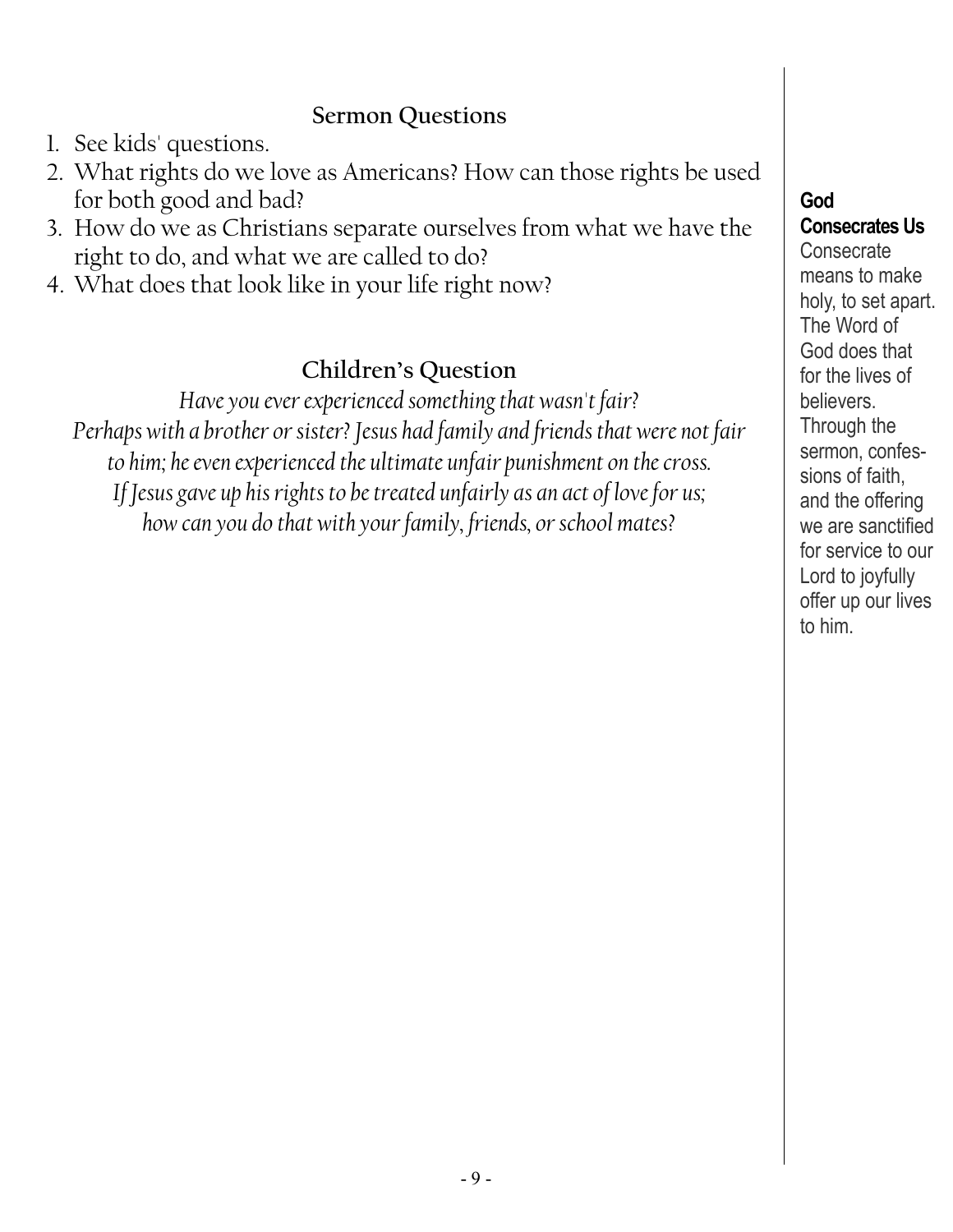#### **\*YET NOT I BUT THROUGH CHRIST IN ME**

What gift of grace is Jesus my redeemer There is no more for heaven now to give He is my joy my righteousness and freedom My steadfast love my deep and boundless peace To this I hold my hope is only Jesus For my life is wholly bound to his Oh how strange and divine I can sing all is mine Yet not I but through Christ in me

The night is dark but I am not forsaken For by my side the Savior he will stay I labor on in weakness and rejoicing For in my need his power is displayed To this I hold my Shepherd will defend me Through the deepest valley he will lead Oh the night has been won and I shall overcome Yet not I but through Christ in me

No fate I dread I know I am forgiven The future sure the price it has been paid For Jesus bled and suffered for my pardon And he was raised to overthrow the grave To this I hold my sin has been defeated Jesus now and ever is my plea Oh the chains are released I can sing I am free Yet not I but through Christ in me

With every breath I long to follow Jesus For he has said that he will bring me home And day by day I know he will renew me Until I stand with joy before the throne *To this I hold my hope is only Jesus, all the glory evermore to him When the race is complete still my lips shall repeat Yet not I but through Christ in me*

# **CELEBRATION OF THE LORD'S SUPPER**

*Wine is located in the two outer rings; juice is located in the center ring.*

#### **God Communes with Us**

The Lord strengthens and nourishes our faith through a sacramental meal. Through Jesus, communion with God has been reestablished. The covenant has been renewed. The Lord's Supper is the gospel made visible for us and we share in it as the full community of God's people.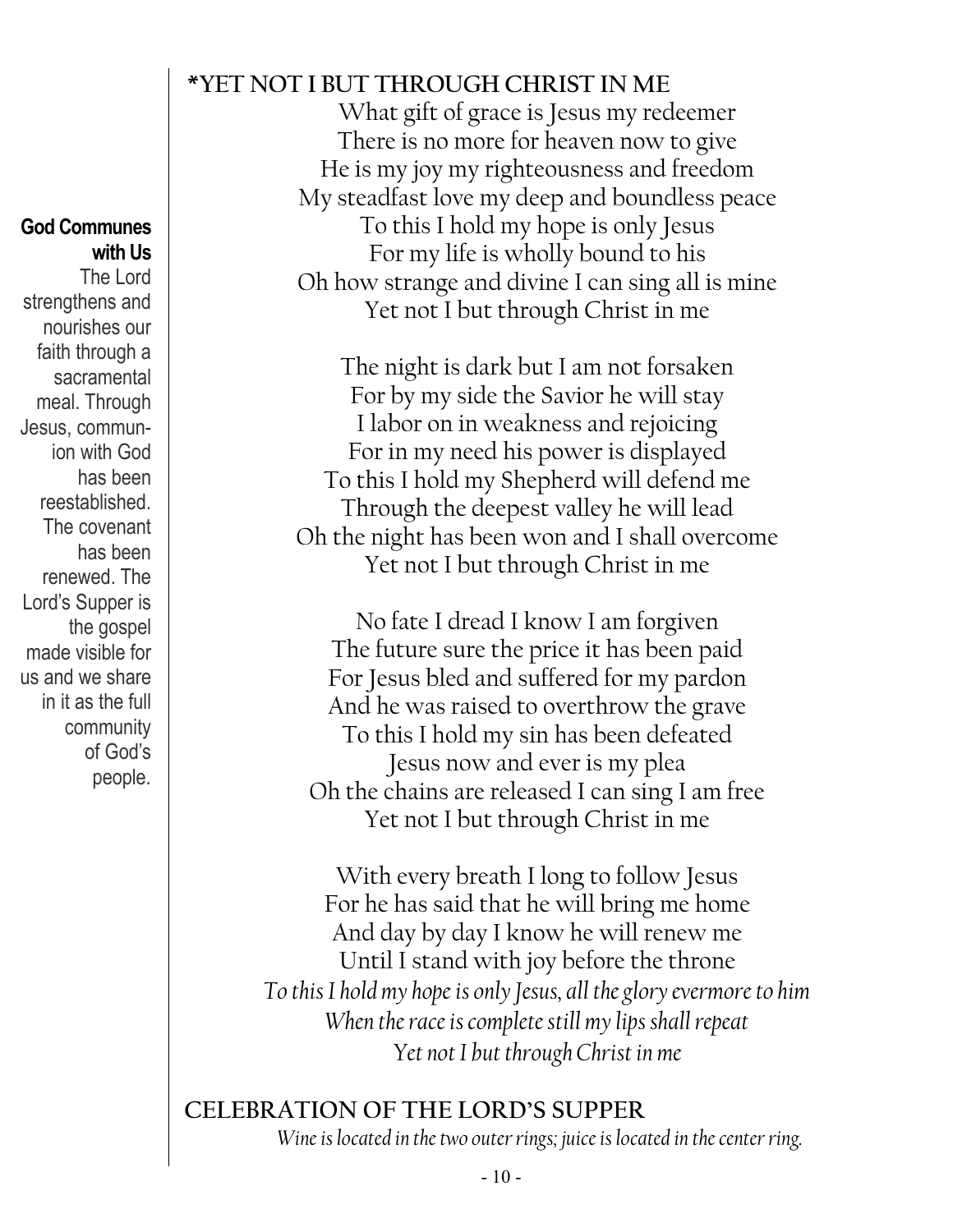#### **PRAYER FOR THE CONGREGATION** *8:15 Elder Tom Jentz —11 Elder Micah Tinkham*

**\*THE CHURCH'S ONE FOUNDATION** *- Hymn #347, vs. 1, 2, 4-6* The church's one foundation is Jesus Christ, her Lord she is his new creation by water and the Word from heav'n he came and sought her to be his holy bride with his own blood he bought her, and for her life he died

> Elect from ev'ry nation, yet one o'er all the earth her charter of salvation one Lord, one faith, one birth one holy name she blesses, partakes one holy food and to one hope she presses, with ev'ry grace endued

The church shall never perish! Her dear Lord to defend To guide, sustain and cherish, is with her to the end Though there be those that hate her, and false sons in her pale Against or foe or traitor, she ever shall prevail

'Mid toil and tribulation, and tumult of her war she waits the consummation of peace forevermore till with the vision glorious her longing eyes are blest and the great church victorious shall be the church at rest

Yet she on earth hath union with God the Three in One and mystic sweet communion with those whose rest is won O happy ones and holy! Lord, give us grace that we like them, the meek and lowly, on high may dwell with thee

## **\*BENEDICTION**

*If you are in need of personal prayer, an elder is available up front after the service.*

#### **God Commissions Us**

Having been richly blessed by the Lord in our worship, we are sent forth as his ambassadors of reconciliation into the world. Our worship of God as his people now extends into our lives throughout the week. We are to offer ourselves as living sacrifices to him in all areas of our lives.

## **Leaders & Staff**

**Senior Pastor Lloyd Pierson, Ph.D. — Associate Pastor John Sackett** *Youth/Refuge Director:* Asst. Pastor Ben Melli *Music Director/Assistant:* Lisa Iddings/Laura Sackett *Staff:* Kristin Bay, Hanni Hanson, Carlynn Stahlberg, Kelly Brown *Elders:* Tim Anderson*,* Tom Jentz, Trent Neumann, Don Olmsted, Matt Riley, Micah Tinkham *Deacons:* Terry Falk, Kyle Hanson, Micah Hill, Ryan Petersen, Mike Stahlberg, Bruce Tulloch, Phil Van Duyne

To be added to church enews and prayer lists, please contact us at office@faithcov.com. *For more about Faith Covenant and the Presbyterian Church in America, go to faithcov.com.*